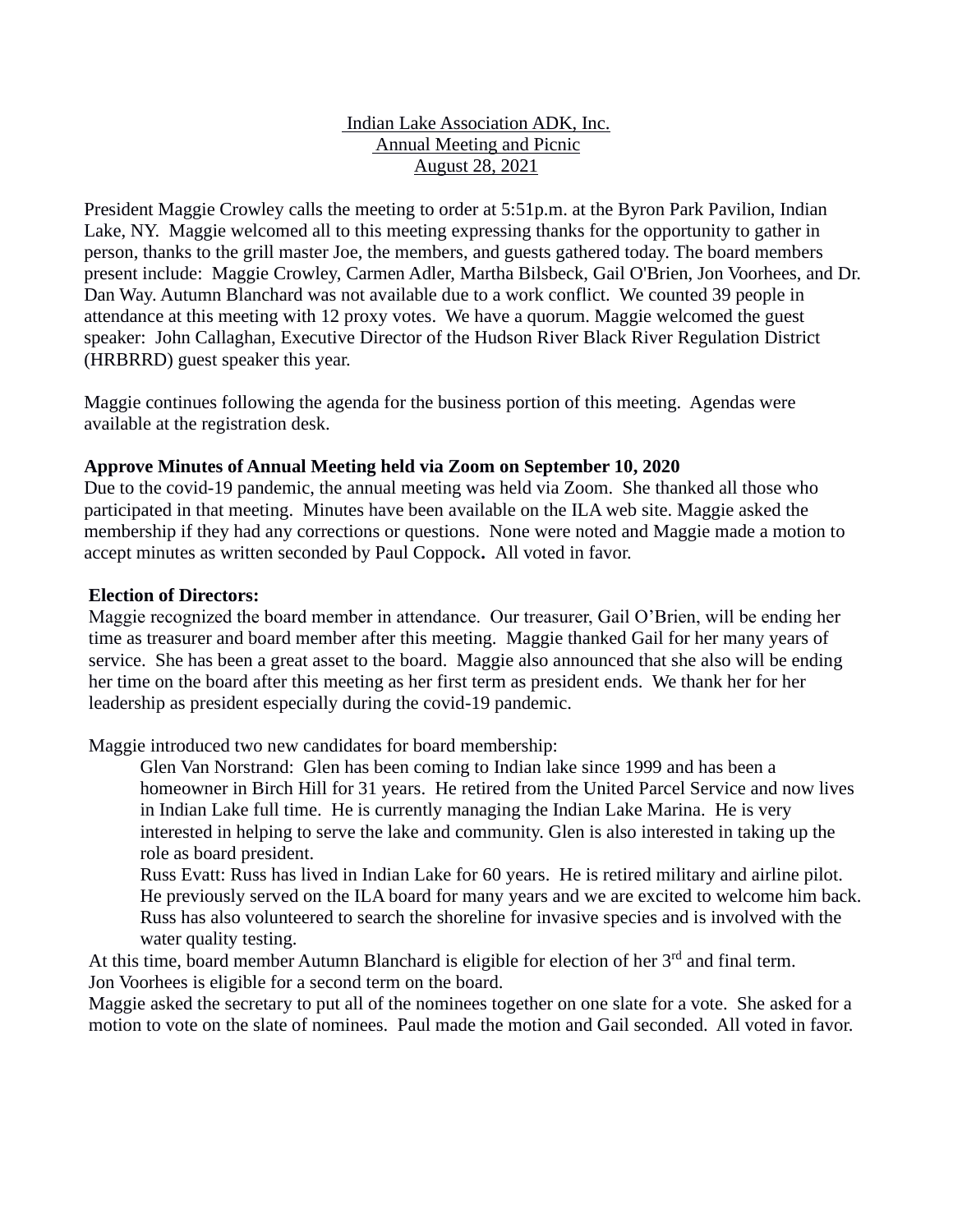With the addition of Glen and Russ, we still have two vacant seats on the Board. We will also still be looking to elect a new Treasurer. If you are interested in any to these positions, please contact a board member.

Lastly, we are saddened to report the recent passing of Dick Catlin. Dick was one of the founding members of the ILA and served as president for many years. We paused our meeting for a moment of silence in respect for Dick and his family.

**Financial Report:** Gail O'Brien presented the report, and a copy was given to the secretary for the records. Beginning bank balance as of August 5, 2021 was \$8,558.22. Revenue consisting of Membership dues was \$1,570.00. This makes a total revenue of \$10,128.22. The listed expenses were \$1,391.70 This makes the current balance in our account as of August 28, 2021 \$8,736.52. A motion was made to accept this report, and all agreed. Thank you Gail for this report.

**Membership Report:** Gail gave the presented the membership report and a written report was given to the secretary. Active membership as of August 21, is 73. This is down from 84 last year.

**Newsletter and Boater's Guide**: Every year the newsletter is a team effort. Thank you to all of our contributors, Jon Voorhees, Dan Way, Joe Hancock, Gail O'Brien, and Paul Coppock, and Bruce Caitlin for his formatting help. Maggie gave special thanks to Jon for his local news and views article contribution that keeps us all up to date with what goes on in our community throughout the year. She also thanked Dr. Way for sharing his photography for use in the newsletter.

This year we printed 175 newsletters and 500 boater's guides. The newsletter was mailed to all our members. Extras were available at this meeting. Every year we put out a boater's guide to provide information on New York State boating laws, local agency contacts information (DEC, lake sheriff, Indian lake campgrounds), invasive species reminder, boater's license requirements, as well as warnings specific to Indian Lake regarding the varying water levels creating unmarked hazards. The boater's guide was distributed to the state launch, Marina, Chamber of Commerce, and Pine's Country Store. We thank Russ for his help in distributing these guides. Both the Newsletter and Boater's Guide are available on our website.

**Indian Lake Association/ Dick Merrill Scholarship:** Maggie reported that our scholarship was named for Dick Merrill, a long-time board member, educator, and lake advocate. It is awarded to graduates of Indian Lake Central School. This year's \$500 was awarded to ILCS 2021 graduate, Aiden Atwell. Aiden was this year's Salutatorian and will be studying pre-law at St. Lawrence University this fall. We thank Maggie and Jon for serving on the scholarship committee.

**Water Quality Report:** This is our 18th year in the program. Joe Hancock and Russ Evatt have been doing the water quality report for about 11 years. Many thanks to Russ for providing the watercraft for the testing. The program is administered by Protect the Adirondacks and is run by the Adirondack Watershed Institute which is located at Paul Smiths College.

Joe and Russ do their sampling/testing 3 times each summer, once each in June, July and August. Sampling takes place in the "deep hole" of the lake. This is so that they have a consistent place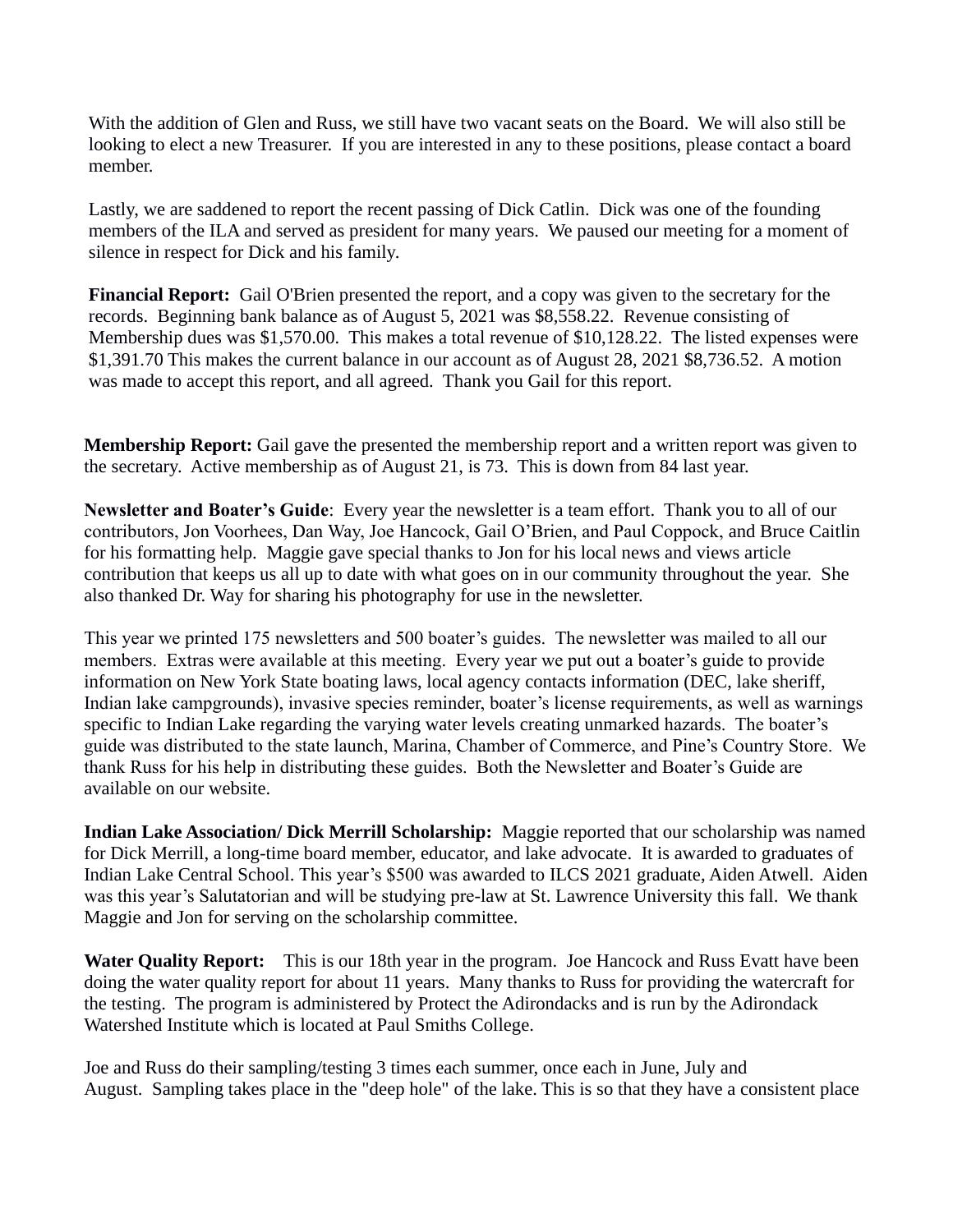that they can draw a sample from and also by taking it from the deep hole they avoid potential contamination, primarily from shoreline influences, and discharges from brooks, streams, etc.

Sampling includes 3 main areas. One area is taking a secchi disc reading. This is a round aluminum plate with an alternating black and white pattern. (Joe demonstrated the tool). They lower it into the water, attached to a tape measure, until it is no longer visible. Their readings are typically about 4 meters, although their last reading was about 3 meters, probably due to the heavy rain and runoff that had occurred a few days prior. This test indicates the amount of dissolved solids in the water and algal productivity. This is a contributor to algae blooms.

So far we have been very lucky that our lake has not had any algae blooms. This has become a major problem on the finger lakes and the Great Lakes and their harbors. What helps our situation tremendously is our lake has a very high "flush rate". This is the number of times each year that the lake turns over completely. In a normal year our flush rate is somewhere between 1 and 2 times. This year with the major rain events that we have had it is probably higher.

The second area is taking a measurement for chlorophyll. A sample of lake water is drawn through a very fine cellulose filter using a vacuum pump. Chlorophyll is the photosynthetic pigment in algae and cyanobacteria, which in high levels can produce algae and algae blooms. Our lake consistently tests in the good range.

The third area is collecting a small sample of water to be analyzed for PH, phosphorous, and sodium/calcium (road salt). Fortunately, our lake's test results are all in the good range. The reduction in acid rain has helped the PH, our readings are typically about 6.8, which is about neutral on the PH scale. Phosphorus levels are low due to very little fertilizer influence, and by the time they do the sampling the residue from road salt has been primarily flushed out of the lake.

Overall, our lake is doing very well, our source watershed which covers some 83,000 acres is primarily undeveloped wild forest. It is sparsely populated and very little agricultural influence. their readings have changed very little over the years. Please remember to keep septic systems in good working order, and don't apply fertilizers near the shoreline or where it could be easily flushed into the lake.

#### **Lake Level:**

Paul Coppock reported that this summer was a very different one from last year. This has been a mix of golden lake days and torrential storms. The task of managing the IL dam through these weather events falls to the HRBRRD. We are very fortunate to have the Executive Director John Callaghan joining us today. We will hear from John shortly. Six years ago, our association proposed a schedule of seasonal target lake levels that would provide an improved stable draw down during the boating season. The HRBRRD was receptive and said that it would try to approximate those draw down levels subject to unusual weather and their obligations for managing downstream water flow.

Summer of 2020 was unusually dry in IL. This caused the RD to cut water releases rates below normal. It was able to keep levels close to target into mid-August.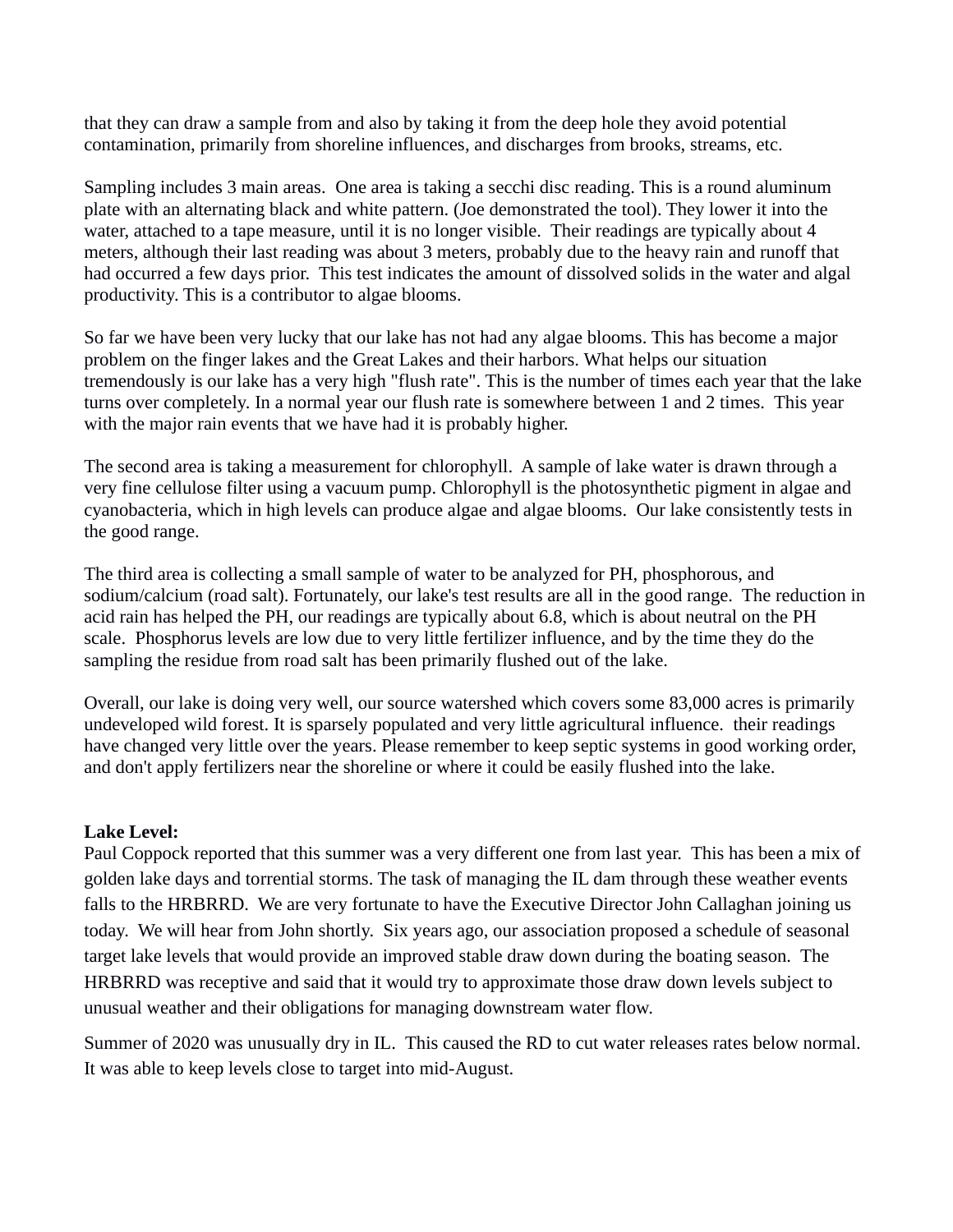This summer season was different. We started with a dry June then monsoons arrived. They came in two waves. First, mid-July storms caused rising water levels in IL. We had a sharp spike July 17 to 20 peaking about 6" over the IL spillway. The RD responded by dumping water from our dam at a release rate of 1,100cfs. (this is far above the median rate of about 230cfs. They continued an elevated release rate of about 900cfs into August. By August 1: IL had receded but was still 1 foot above target. By August 17 we were down to the target level. That day a second wave of torrential downpours began from Wednesday August 18 to Saturday August 21 the lake rose 3.5 feet and peaked last Sunday about 5' below crest of the spillway. RD allowed a high release rate of about 800 cfs. Now the lake is down to about 26" above target and is continuing to drop.

What does this mean to us? As Paul talked to a number of residents who had boats go missing, gangways overturning, and docks twisting sideways. These spikes disrupted the waterfronts too.

RD has a tough balancing act in these deluge situations. Due to IL's large steep watershed, water can flow in faster than it can flow out. The RD has an essential function of regulating downstream flow to prevent flooding and providing for wastewater treatment, hydro electric plants and other needs. They try to accommodate recreational needs which is where we fit in to the equation.

For more information on lake levels and release rate statistics please check the HRBRRD website: [http://www.hrbrrd.com](http://www.hrbrrd.com/)

# **Invasive Species:**

Paul Coppock reported that the ILA team survey the lake each summer. In the past, Ellie Menz, Russ Evatt, Pete and Ellen Sinski, and Paul Coppock conducted the annual survey of Indian Lake, inspecting for any aquatic invasive plant species. No invasive plants were found. To date, the only invasive that has been discovered in the lake is the spiny water-flea. These are tiny crustaceans, with barbed tails that consumes zooplankton, is a food chain interrupter less than ½ inch long that clings to fishing line and boat lines.

The team is surveying the shore again this summer. They are looking vigilantly for: eurasian milfoil, variable leaf milfoil, and hydrilla (this is not in ADK yet. It is in areas close to the park and is a very dense and very fast growing invasive.).

Animal invasives: spiny waterfleas, zebra mussels (1", sharp), quaga mussels (up to 2"), Asian clams (small), native mussels are large and gray.

Blue Mountain Lake's recent experience is a cautionary tale: Last summer, variable leaf milfoil was found in Utowana Lake. This lake connects to Eagle Lake and Blue Mountain Lake. It is fast growing, dense and mobile. It spreads thru pieces breaking off and rooting. It threatens Eagle and Blue Mountain Lake. BML Association has raised \$140K to fight it and hired a contractor (Aqualogic) They expect monitoring and removal to continue for years to come. Complete eradication is unlikely according to their association newsletter. DEC has funded an additional line of defense: Boat stewards employed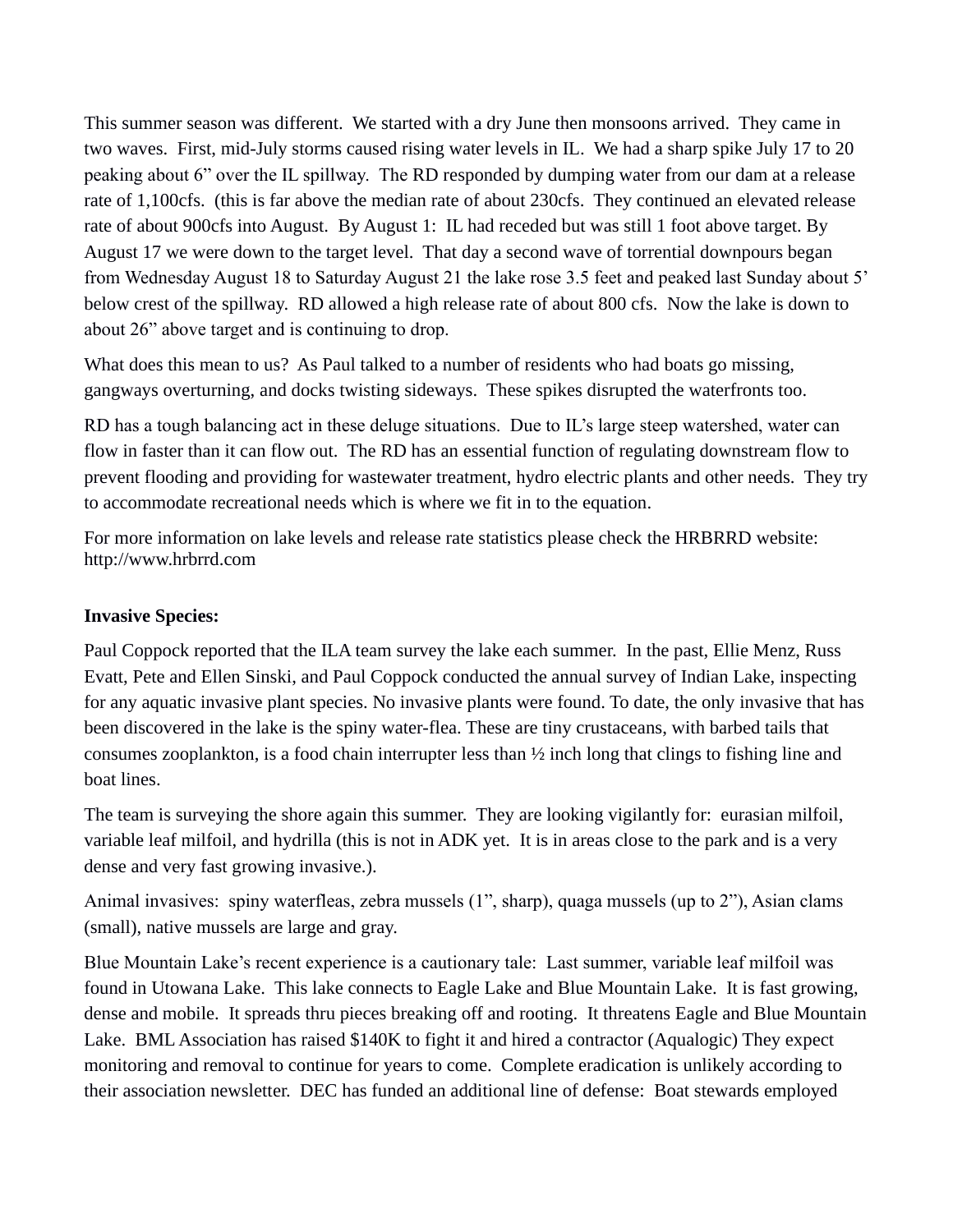through the ADK Watershed Institute, and free boat wash station. With boat traffic booming on IL, the stewards play an increasingly important role. Stewards check boats and trailer, inform boaters, wash dirty boats on site. Last year they intercepted and cleaned multiple boats and trailers carrying milfoil, curly leaf pondweed and zebra mussels. We can use your help if interested in joining the survey team. Contact Paul or a board member. Program offers free species identification and reporting training.

Online training video and other information at: adkinvasives.com.

## **Other Business:**

Maggie asked if we had other business to discuss. No other questions were asked.

#### **Guest Speaker:**

Maggie welcomed and introduced John Callaghan, Executive Director of the Hudson River Black River Regulation District (HRBRRD) as our guest speaker tonight. John will give an overview of the dam rehabilitation project, as well as the role of the regulating district and the impact on our lake levels. We thank John for volunteering his time to be here with us tonight.

John thanked us for inviting him to our Annual Meeting and Picnic. The Indian Lake dam restoration project, HRBRRD water regulating, and invasive species were topics he touched on. Invasive species are a big concern for all lakes in our area. Not only are they ugly, but also, difficult to control when discovered in a water body. Surveys of the lake shoreline are essential to the discovery and removal of invasive species as well as boat stewards at wash stations help to control the spread of invasives.

Water levels were high this year in many lakes and reservoirs. That made the regulation of downstream flow more difficult. They are involved with flood protection and regulate to water flow to "flatten the curve" to prevent flooding. You can check their website for forecasts of water flow.

The Indian Lake dam has been awarded \$4.5 million dollars for reconstruction purposes such as increasing the earthen embankment and gate structures to be replaced in kind. A bid from Bergman Engineering has been submitted and is under consideration. Their plan is to not have a "Draw Down" of the lake, but to use coffer boxes or plates to isolate the gate work under replacement. That work will be done underwater. Before the contact can be approved, two public meeting will be held. One meeting in February or March. Another will be scheduled for late spring or early summer. In other words, the selection process will start in late summer. Work could start in the fall of 2022 or spring of 2023. In September some cosmetic repairs are planned.

John asked if there were any questions:

Is there a risk of unintended damage to the dam to the dam due to the repair work? John responded that their intent is to do no harm.

Can we follow the project on the web site? John responded that the public can follow the progress of the dam reconstruction. The information will be available on the website when all is set to go.

Funding for this project? Hopefully the of the Federal Infrastructure Bill will contribute to this project, although; this bill does not put an emphasis on dams.